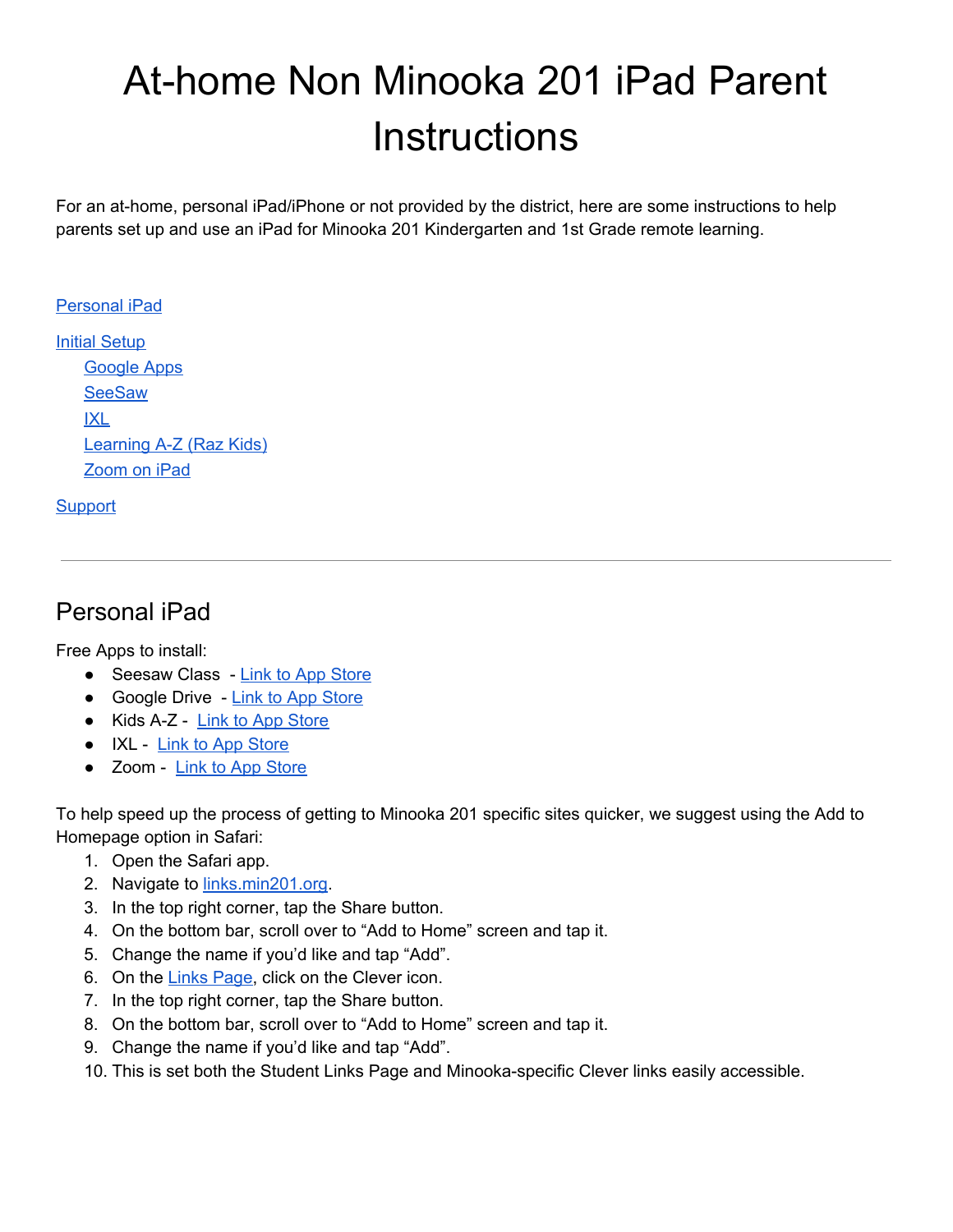

<span id="page-1-0"></span> $\overline{D}$ 

# Initial Setup

Once you have the apps from above installed we must first sign your student into the google drive app. If you already have the [Google](https://docs.google.com/document/d/1fcMalobnddYqZ7L-LxE_H7Nxqcb9QIPnOExnN17jIEk/edit#bookmark=id.tyl7xvc3dro1) Drive app installed follow the instructions in the Google Apps section and return here to continue.

- 1. Open the Google Drive app and click the blue sign in button.
- 2. Now we will type in your student's email address found on their login card
- 3. Press Next
- 4. Enter your student's password and sign in.

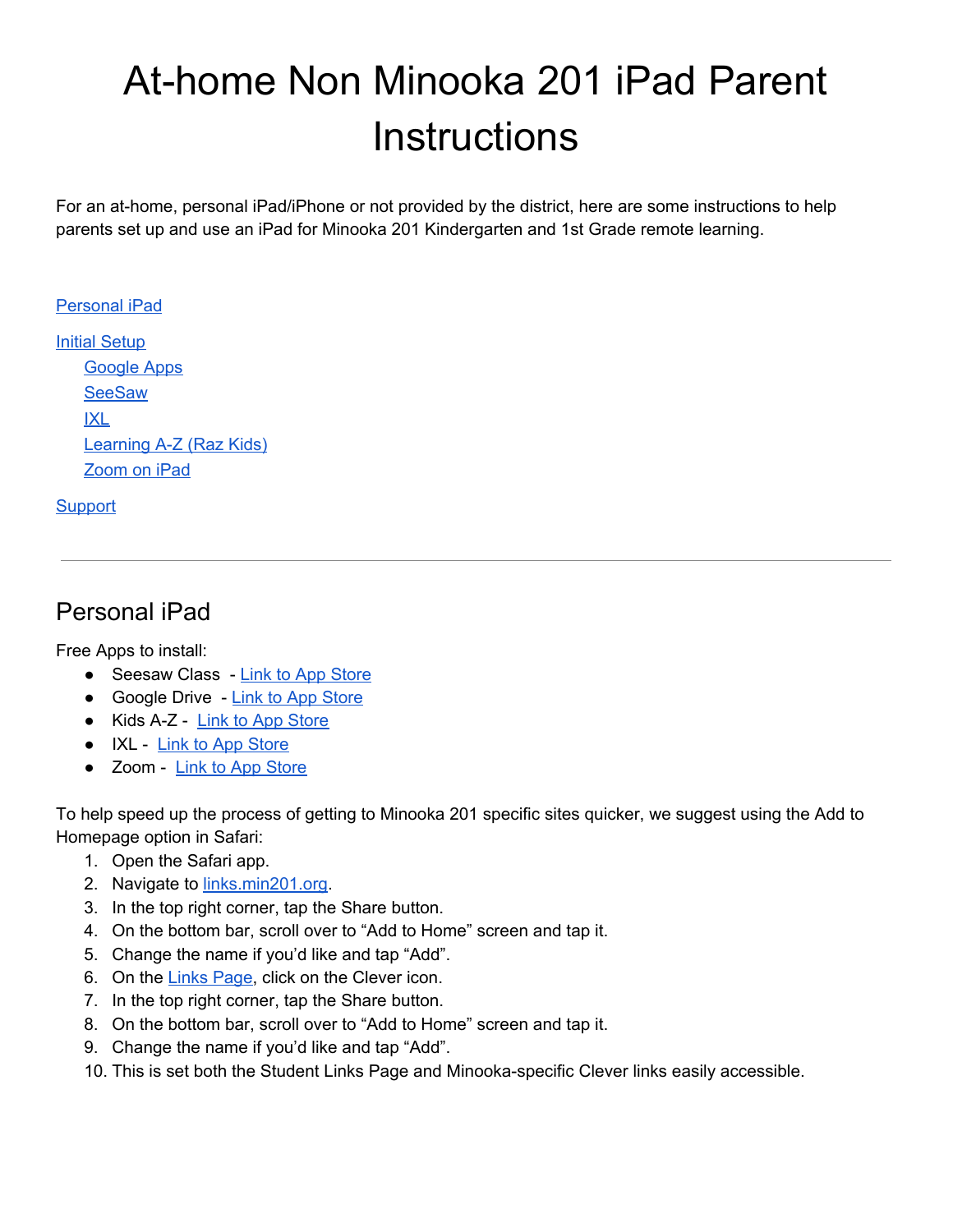Now that we have your student logged into their Google Account we can begin setting up the other apps listed above

- 1. Go to the Home Screen
- 2. Tap on the Clever shortcut we made earlier
- 3. Choose Login with Google

Once signed in this will bring you to the Clever portal. From here your student will access their resources.



<span id="page-2-0"></span> $\overline{D}$ 

### Google Apps

If you are already logged into Google on your personal account, you can also log into your students account and switch between them in Google-driven apps.

To add your student's Google Account:

- 1. Open Google Drive app
- 2. Tap on the avatar icon of the logged in account in the top right corner.
- 3. If you student is not logged in already:
	- a. Tap "Add another account"
	- b. Enter your student's min201.org email address and password

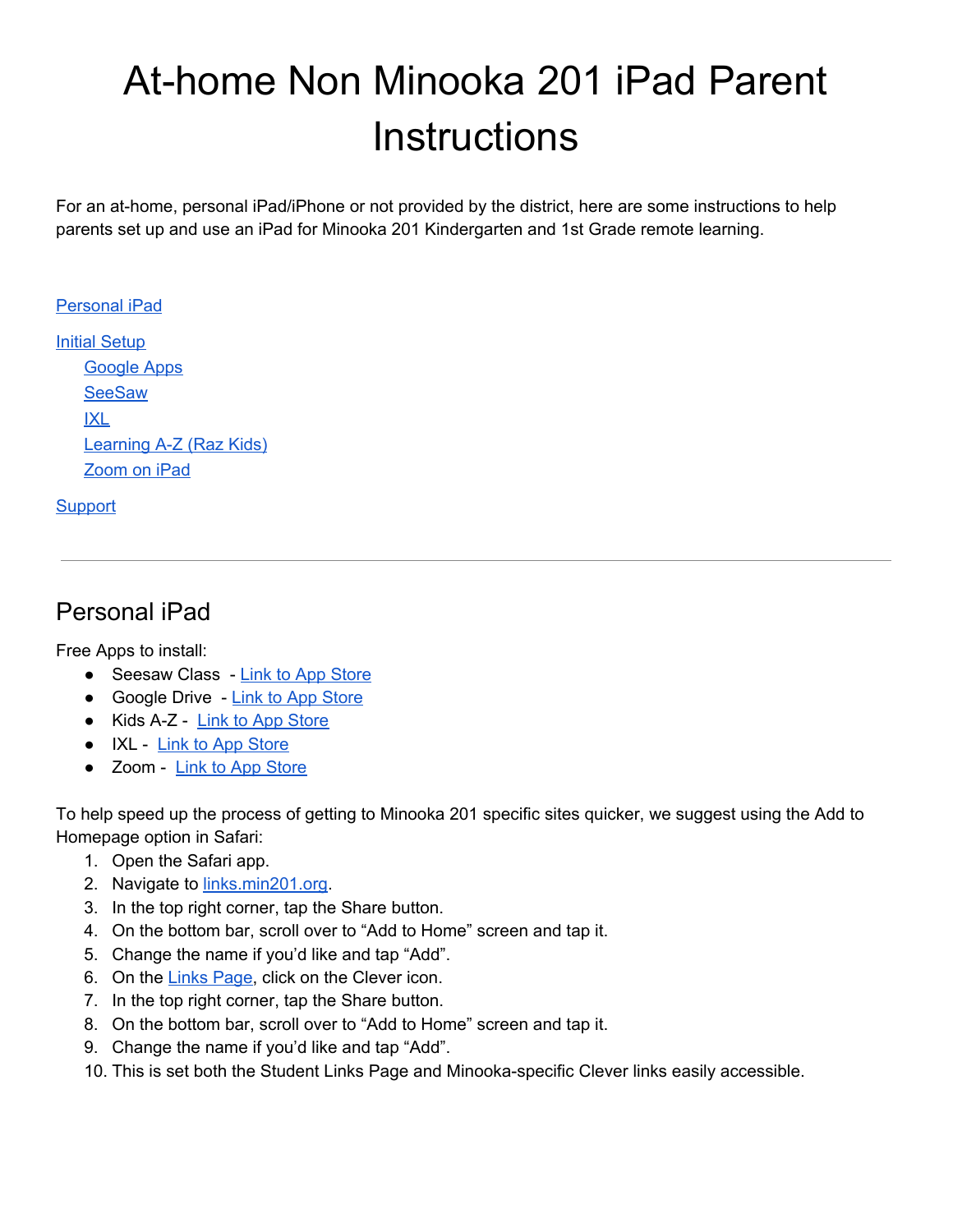#### <span id="page-3-0"></span>**SeeSaw**

This is the main application for communication and remote instruction.

- 1. From the home screen tap on the Clever shortcut we made earlier Login if need be.
- 2. Tap on the SeeSaw icon and that should open the Seesaw app and log the student in.



From now on you can use the SeeSaw app directly and the student will be logged automatically.

<span id="page-3-1"></span> $\overline{D}$ 

IXL

- 1. From the home screen tap the Clever shortcut we made earlier to open the Clever portal
- 2. Now tap on the IXL icon.
- 3. This will open the IXL app
- 4. If prompted to save the login tap Save
- 5. Student should now be logged in to the IXL app





Moving forward you can go directly to the IXL app, without signing into Clever first.